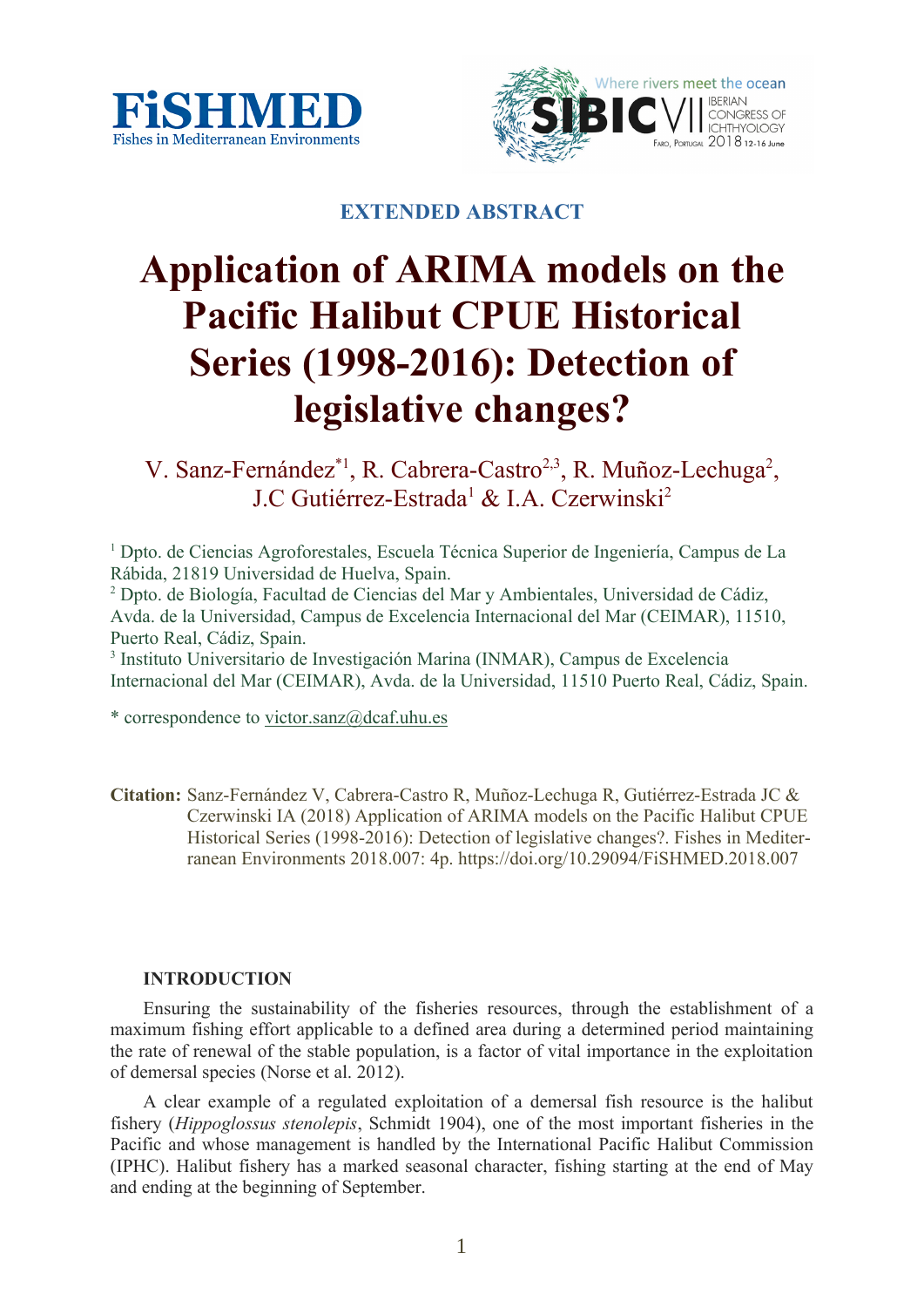#### **Extended abstract SIBIC2018** DOI: 10.29094/FiSHMED.2018.007

Despite the economic importance of the halibut fishery, few mathematical models have been applied to its management. The primary objective of this study was to assess the ability model of behaviour of the Pacific Halibut CPUE (catch per unit effort) using univariate linear techniques, Auto Regressive Integrated Moving Average (ARIMA) models applied from 1998 to 2016 with a period of aggregation of the data in seven calendar days.

To do so, we analysed the general characteristics of halibut fishing time series, using the ARIMA models to identify the effects that may have interfered in the general pattern of the series, as well as establishing the sources of errors in the models themselves.

#### **METHODS**

The data on Pacific halibut catches were retrieved from the IPHC database (http://www.iphc.int/). These include daily catches during the fishing season (May to September) between 1998 and 2016 in the IPHC Regulatory Areas corresponding to the Bering Sea and Gulf of Alaska.

The CPUE was calculated using data of legal catches (whose size is greater than or equal to 32 inches) in kilograms (kg) divided by the addition of seven days.

The development of the ARIMA models was carried out following the Box and Jenkins methodology (1976). The best model will be the one with a high coefficient of determination  $(r^2)$ , average relative variance (ARV) coefficient of efficiency (E<sub>2</sub>) and persistence (PI) and a low root mean square (RMSE), mean absolute error (MAE), standard error of prediction (%SEP), Akaike information criterion (AIC) and Bayesian information criterion (BIC).

### **RESULTS**

The ARIMA  $(111) (011)^{13}$  and ARIMA  $(111) (111)^{13}$  were the best models to describe the CPUE series according to the criteria described above, with similar values in the error sources (Figure 1).

From 1998 to 2016, the CPUE showed a clearly negative trend and a marked seasonal character (Figure 1). However, two different periods have been observed during this time frame. The negative trend started to smoothen around 200, which led to the observation of two different periods: the first covers nine years (1998-2007) and the second eight years (2008-2016). The existence of both periods could be corroborated statistically with the Kruskal-Wallis nonparametric test of multiple intra- and inter-annual comparisons.

Within the first period, the maximum CPUE was 180.1 kg/fishing day in August 1998 and the minimum 10.4 kg/fishing day in May 2007, this corresponding to a significant (94%) decrease in CPUE between these years (Kruskal-Wallis test:  $p_{1998-2007}$  < 0.05). In the second period, the maximum CPUE was 126.4 kg/fishing day in August 2009 and the minimum 19.6 kg/fishing day in August 2016. This decrease (by 86%) was not significant (Kruskal-Wallis test:  $p_{2008-2016} > 0.05$ ). In brief, the halibut CPUE progressively decreased from 1998 to the 2007 minimum (10.4 kg/day), after which it showed a slight recovery until 2009, with a peak of 126.4 kg/fishing day, subsequently falling to the levels observed in 2016 (19.6 kg/fishing day).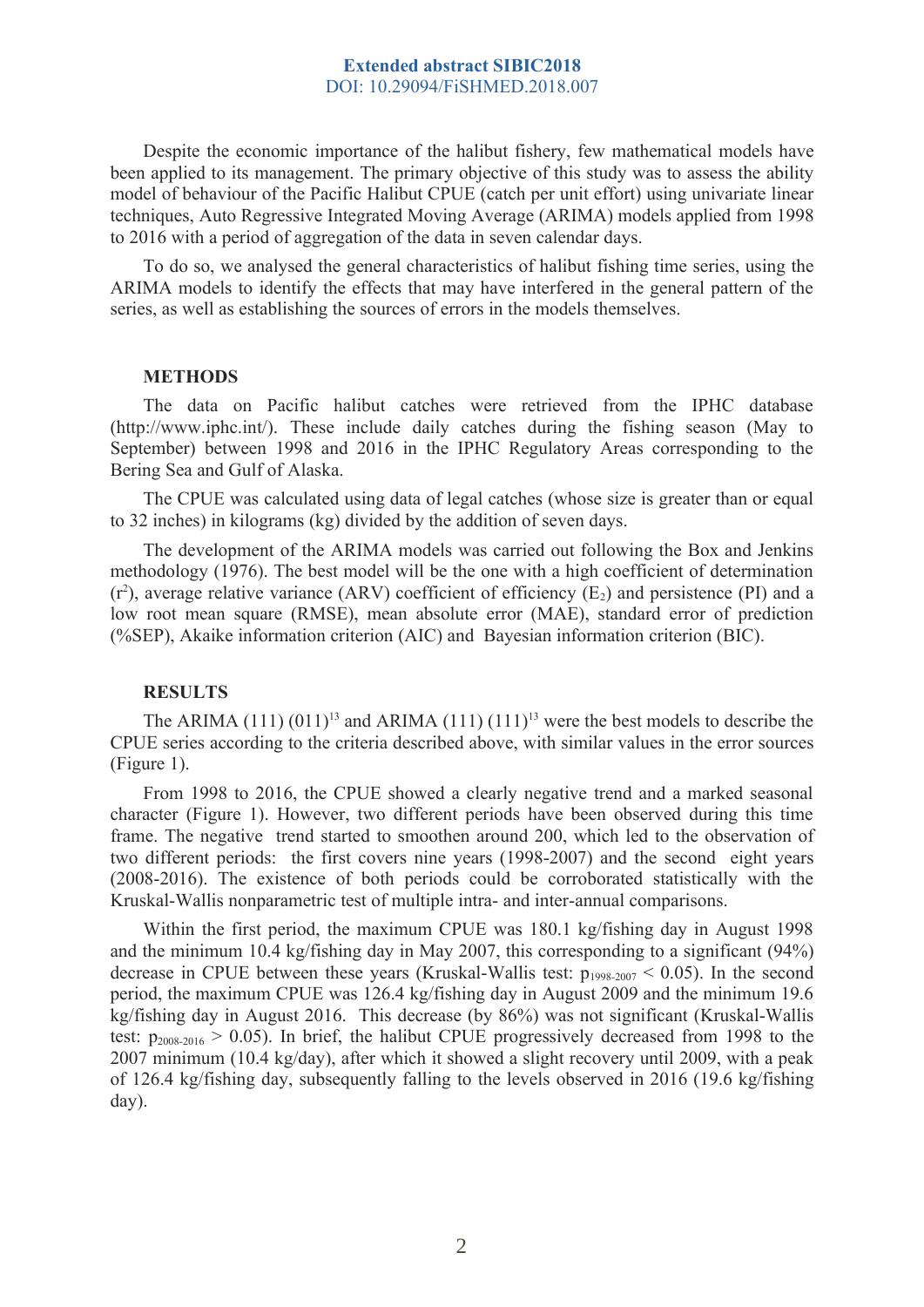#### **Extended abstract SIBIC2018** DOI: 10.29094/FiSHMED.2018.007



**FIGURE 1**. (A) CPUE observed and estimated variation of the ARIMA model 111 (011)13 calibrated with a procedure of minimization of the sum of squared residuals in the independent validation phase. (B) CPUE observed and estimated variation of the ARIMA model 111 (111)13 calibrated with a procedure of minimization of the sum of squared residuals in the independent validation phase. The dashed line indicates the year in which the trend in the CPUE changed.

#### **DISCUSSION**

The results of this study indicate that if the catch rates remain similar to those observed in recent years, this fishery may collapse in the near future.

In this fishery, catches have fallen by about 85% over the last two decades. Stewart and Martell (2014) reported that the halibut stock decreased rapidly from the end of the 1990s until 2011, as a consequence of the notable reduction in recruitment that occurred from 1980 to 1990. In relation to this, these authors indicated that the reproductive biomass would decrease in 2015, this resulting in the long-term in a decrease in catch rates. The findings of the present study are consistent with these conclusions and are based on estimates provided by the ARIMA models.